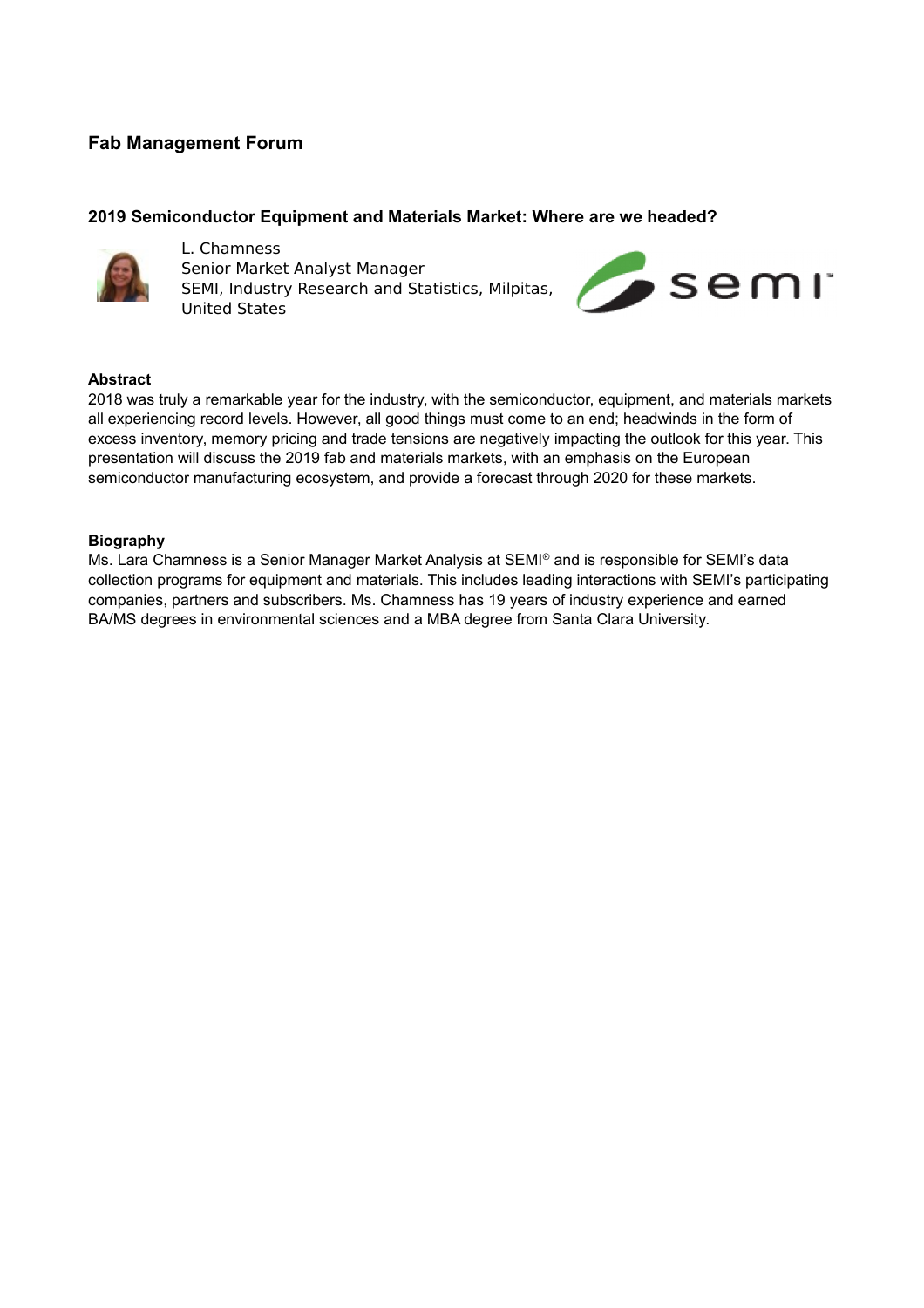# **Self-organization, hype or hope? How to leverage the potential benefits of speeding up in a VUCA world**

neuwaldegg



C. Ried Senior Network Partner

Senior Network Farther<br>Beratergruppe Neuwaldegg GmbH, Wien, Austria beratergruppe

# **Abstract**

In this talk we will take a closer look at the agility hype currently hitting organizations.

Why agile ways of working can be extremely meaningful for some and at the same time potentially confusing for others, will be illustrated in three steps:

1. You need to understand better what the organizational challenge is before you go for agility or alternative forms of self-organization.

2. The agile manifesto has originally been written for a technical problem, i.e. software engineering – it therefore needs further thinking before you apply it to the challenge of human beings collaborating more effectively.

3. Agile transformation can easily be misunderstood as leaders letting go of leadership – employees now shall have all the freedom to do what they want! In reality, more people will do leadership work, and in a highly distributed way.

The transformation towards self-organization and agility can offer a highly relevant benefit: It will provide more "processing power" to your organization – not in terms of your server farm, obviously, but when it comes to leadership as a service to the organization.

Much more people distributed across the organization will in some way practice leadership, and they will do it in a more direct and faster way. This has the potential to relief the decision bottleneck in the organization – hierarchical leaders.

Thus, companies gain the capability to deal better with volatile, uncertain and complex situations. They learn what is means to "sense and respond", when "predict and control" doesn't work anymore.

Now the change get interesting. Because clearly, for some people in the system there is something to loose. But even for those who might gain something – employees getting more leeway – there are challenges. As you go for distributed power, all those involved need relevant social skills, typically not trained to technical experts. If done carefully, this can be a huge personal development step for your people mobilizing energies blocked before.

## **Biography**

## **Work experience**

Having a degree in Business Economics with a specialization in marketing communication, Christian acquired his first years of experience as project manager in the CRM software industry. He then went into management consulting, gaining several years of experience in leading projects and providing expert consulting. Here his focus was in customer loyalty management.

In 2008 he changed to the internal consulting unit for organizational development and change of a large German DAX company, taking care of change projects of all dimensions, from simple team workshops up to international integration projects in the M&A context.

For seven years now he is doing process driven counselling and facilitation work in change processes, talent development and coaching together with Consulting Group Neuwaldegg, Vienna.

#### **Main areas of work**

- Post Merger Integration and corporate development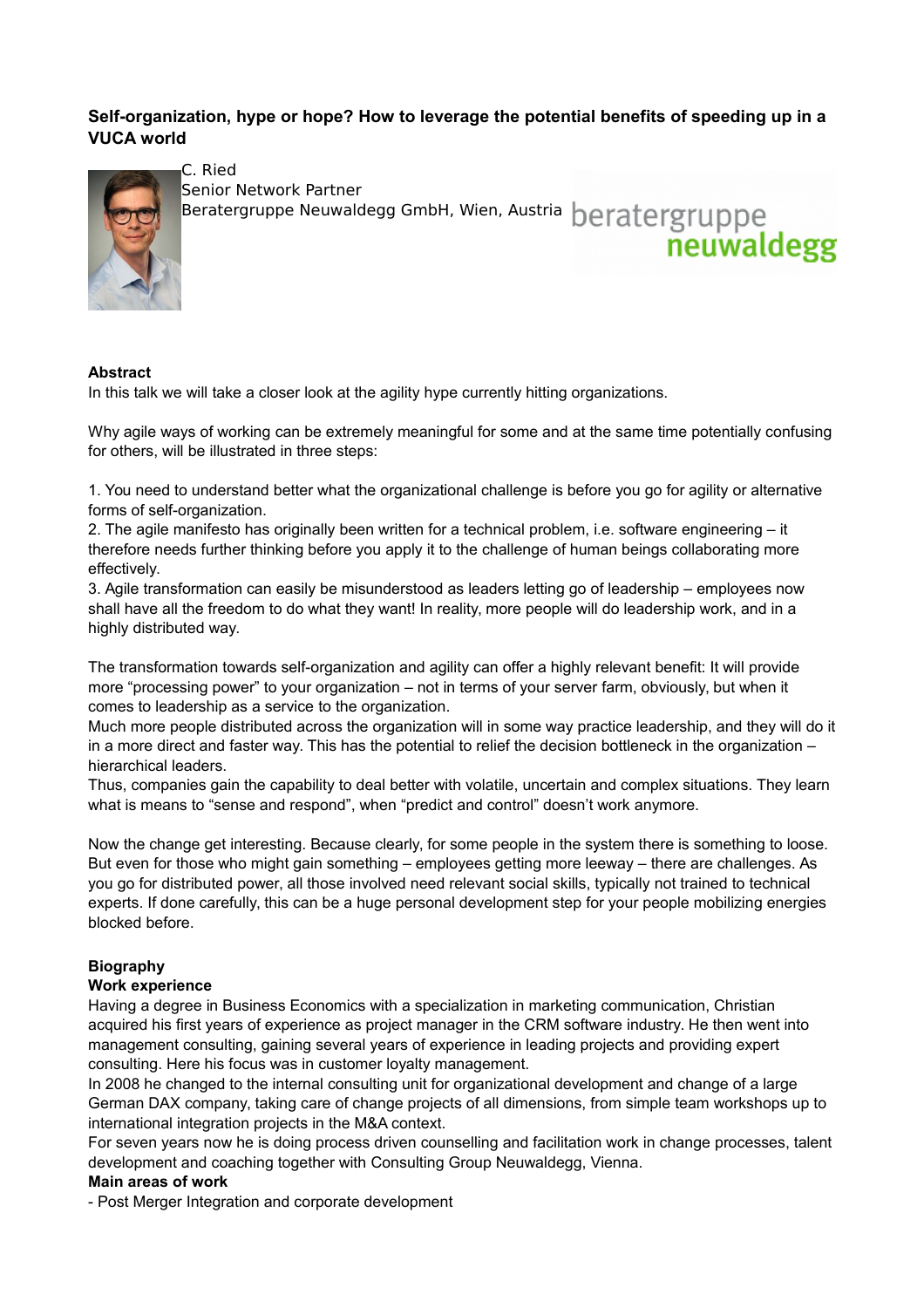- Consulting and ongoing support for managers and their business units in large organizational change processes

- Consulting for agile organizational transformation
- Design and delivery of trainings in the field of Change Management and Emotional Intelligence

- Learning and development programs for talents, high potentials and experienced managers with the focus on individual development and leadership

- Support for and development of large project teams during their lifecycle
- Coaching for individual development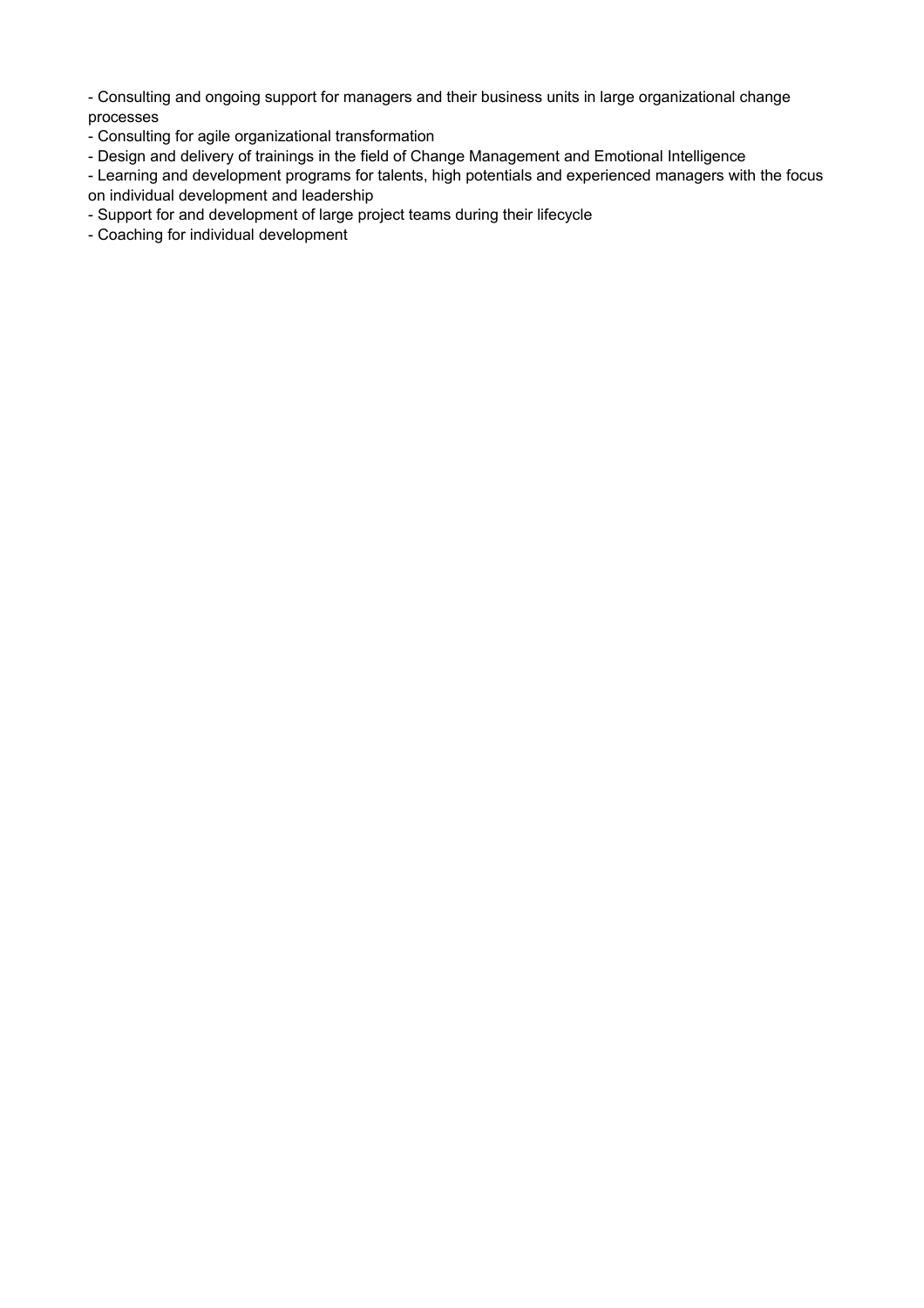# **Clash of Generations? – Changing Motivations, Requirements and Communication Styles as Seen by Young Professionals**



S. Leopold MEMS Process Development, Team Leader **Acoustics** X-FAB MEMS Foundry GmbH, Erfurt, Germany



## **Abstract**

"The price of doing the same old thing is far higher than the price of change." (*Bill Clinton*)

Our presentation focuses on three factors of a successful working environment as seen by the "Millennials". Here, a mutual understanding on the motivation of young professionals, the requirements of today´s semiconductor industry as well as modern ways of communication are key for a successful collaboration across generations. Therefore, we are going to present selected scientific research and add examples of our own working experience. In the first part of this contribution we will emphasise the motivation of young professionals beyond a monthly salary and career-building. Here we critically review if and how buzz-words like work-life-balance, flexible-working, home-office and company child-care are implemented in the semiconductor industry. In the second part we change perspective and try to look from a baby-boomers perspective on requirements, which have to be fulfilled by young professionals in order to make a contribution in their organization. Here we will comment on strategies of filling the gap between academic education and the experience driven specialized knowledge of advanced manufacturing. In addition to that, we will show generation differences in soft-skills and where young professionals may struggle. In the last section we will show what communication can do for bridging the generation gap. Starting with the generation specific habits, we will critically review social media for businesses and explore opportunities enabled by modern communication and contact sharing such as virtual teams. The later one is the key factor of mastering challenges with increasing complexity, while bringing together experts with diverse field of knowledge and creativity.

A change in working environment is needed, not only regarding modern communication, even if we have to pay for it. As Bill Clinton said, the alternative is more expensive.

## **Biography**

**Steffen Leopold** is the leader of the Acoustics Group in MEMS process development at XFAB Erfurt. He received his degree in mechatronics at the Ilmenau University of Technology in 2008. In 2009 he joined the chair of Micromechanical Systems at Institute of Micro- and Nanotechnologies IMN MacroNano® in Ilmenau. His research topics were tunable optics based on aluminum nitride thin films and the fabrication of silicon nanostructures. In 2016 he received the PhD degree on his thesis "Aluminum nitride membranes for tunable refractive micro-optics". In the same year he joined X-FAB MEMS Foundry GmbH in the field of MEMS process integration.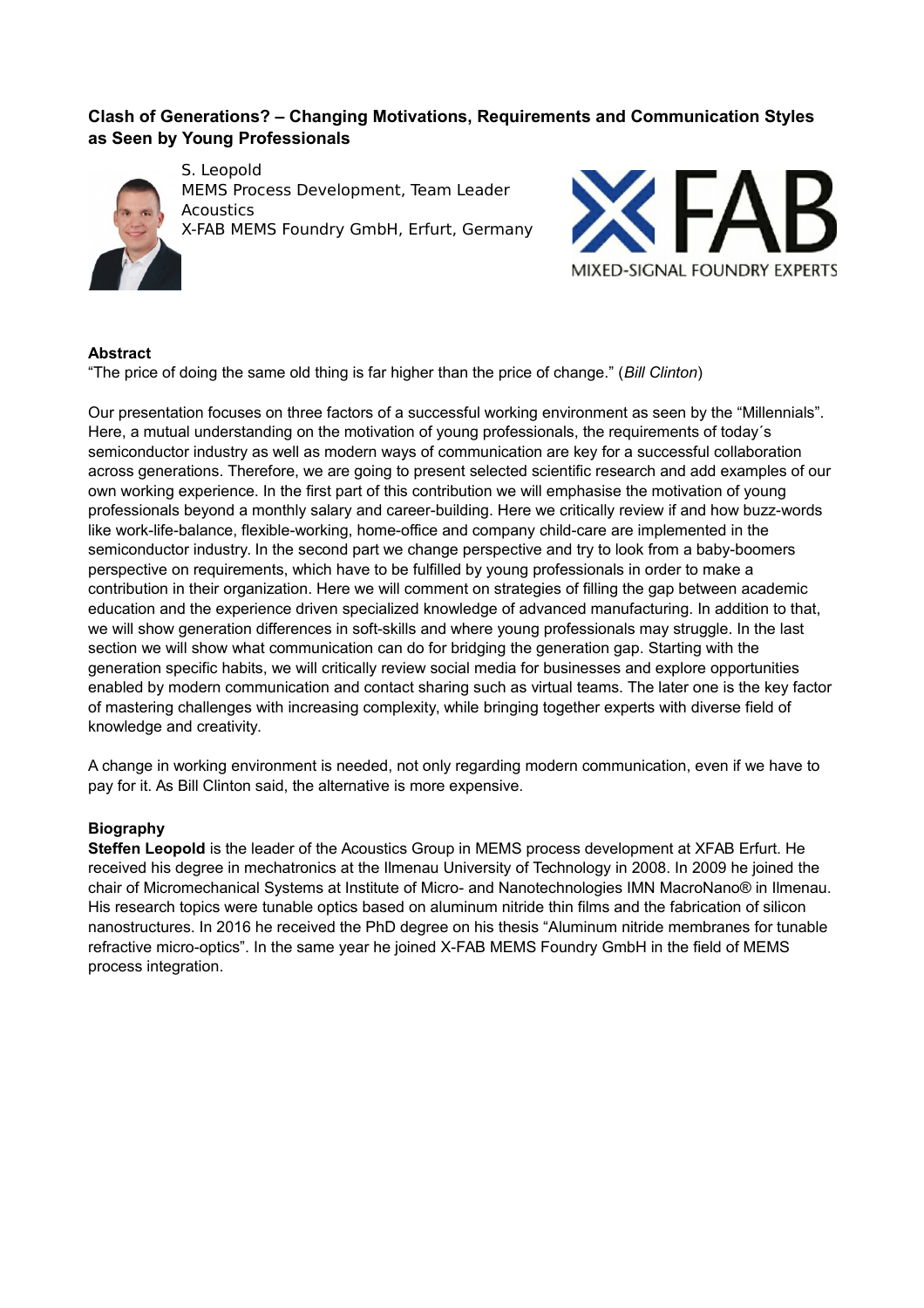# **Clash of Generations? – Changing Motivations, Requirements and Communication Styles as Seen by Young Professionals**



T. Berthold Development Engineer X-FAB MEMS Foundry GmbH, Process Integration, Erfurt, Germany



# **Abstract**

"The price of doing the same old thing is far higher than the price of change." (*Bill Clinton*)

Our presentation focuses on three factors of a successful working environment as seen by the "Millennials". Here, a mutual understanding on the motivation of young professionals, the requirements of today´s semiconductor industry as well as modern ways of communication are key for a successful collaboration across generations. Therefore, we are going to present selected scientific research and add examples of our own working experience. In the first part of this contribution we will emphasise the motivation of young professionals beyond a monthly salary and career-building. Here we critically review if and how buzz-words like work-life-balance, flexible-working, home-office and company child-care are implemented in the semiconductor industry. In the second part we change perspective and try to look from a baby-boomers perspective on requirements, which have to be fulfilled by young professionals in order to make a contribution in their organization. Here we will comment on strategies of filling the gap between academic education and the experience driven specialized knowledge of advanced manufacturing. In addition to that, we will show generation differences in soft-skills and where young professionals may struggle. In the last section we will show what communication can do for bridging the generation gap. Starting with the generation specific habits, we will critically review social media for businesses and explore opportunities enabled by modern communication and contact sharing such as virtual teams. The later one is the key factor of mastering challenges with increasing complexity, while bringing together experts with diverse field of knowledge and creativity.

A change in working environment is needed, not only regarding modern communication, even if we have to pay for it. As Bill Clinton said, the alternative is more expensive.

# **Biography**

**Theresa Berthold** studied material sciences at Technische Universität Ilmenau and Pontificia Universidad Católica del Perú and received her master degree (M.Sc.) in 2014. Afterwards she was a PhD student at the Institute of Physics and the Institute of Micro- and Nanotechnologies at Technische Universität Ilmenau and received her PhD degree in 2018. In her PhD she studied the gas interaction of indium oxide surfaces by photo electron spectroscopy. Currently, she is working at X-FAB MEMS Foundry GmbH as development engineer. Her research is focused on TSV (trough silicon via) development.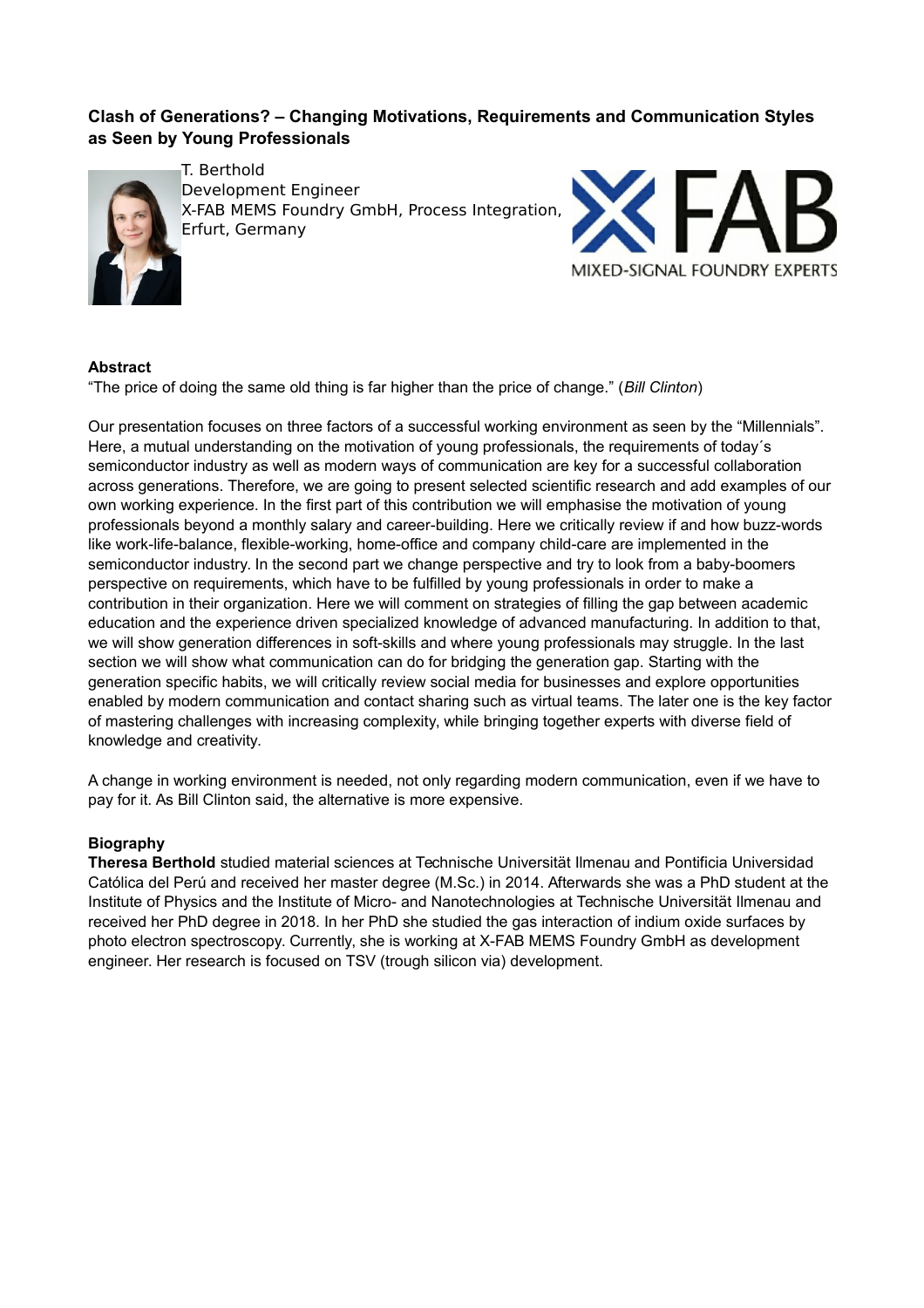# **Full Factory Scheduling**



R. Kohn Senior Manager Robert Bosch GmbH, MFD2, Reutlingen, Germany



# **Abstract**

The semiconductor industry as one of the largest and fastest growing industries in the world needs to continuously reduce production costs to provide affordable products.

Factory operations are likely to be major drivers to realize the necessary cost reductions in wafer fabrication facilities (waferfabs).

For example operational scheduling systems powered by optimization techniques widely replace rule-based dispatching systems as state-of-the-art control systems.

Especially the capability of optimization makes scheduling systems superior to dispatching systems in a manufacturing environment where flexibilty is key to success.

The author describes the transition from rule-based dispatching to state-of-the-art scheduling systems, based on experiences in the Robert Bosch 200mm Waferfab in Reutlingen.

Focus is on strategies to overcome challenges we face on a journey to a fully-automated Waferfab with superior WIP flow optimization capabilities.

## **Biography**

ROBERT KOHN is responsible for Fab Simulation, WIP Flow Optimization and ML Solutions of the Robert Bosch Wafer- and Sensorfab in Reutlingen.

Prior to joining Robert Bosch GmbH, he gained experience at Globalfoundries Fab1 Dresden and was involved in research projects with Infineon Technologies Dresden.

He received his M.S. degree in computer science from the University of Applied Sciences Stralsund, Germany and a Ph.D. degree in computer science from the University of the German Federal Armed Forces Munich, Germany.

His interests include Artificial Intelligence and its applications in industry as well as simulation/optimization topics along the supply chain.

His e-mail address is robert.kohn@bosch.com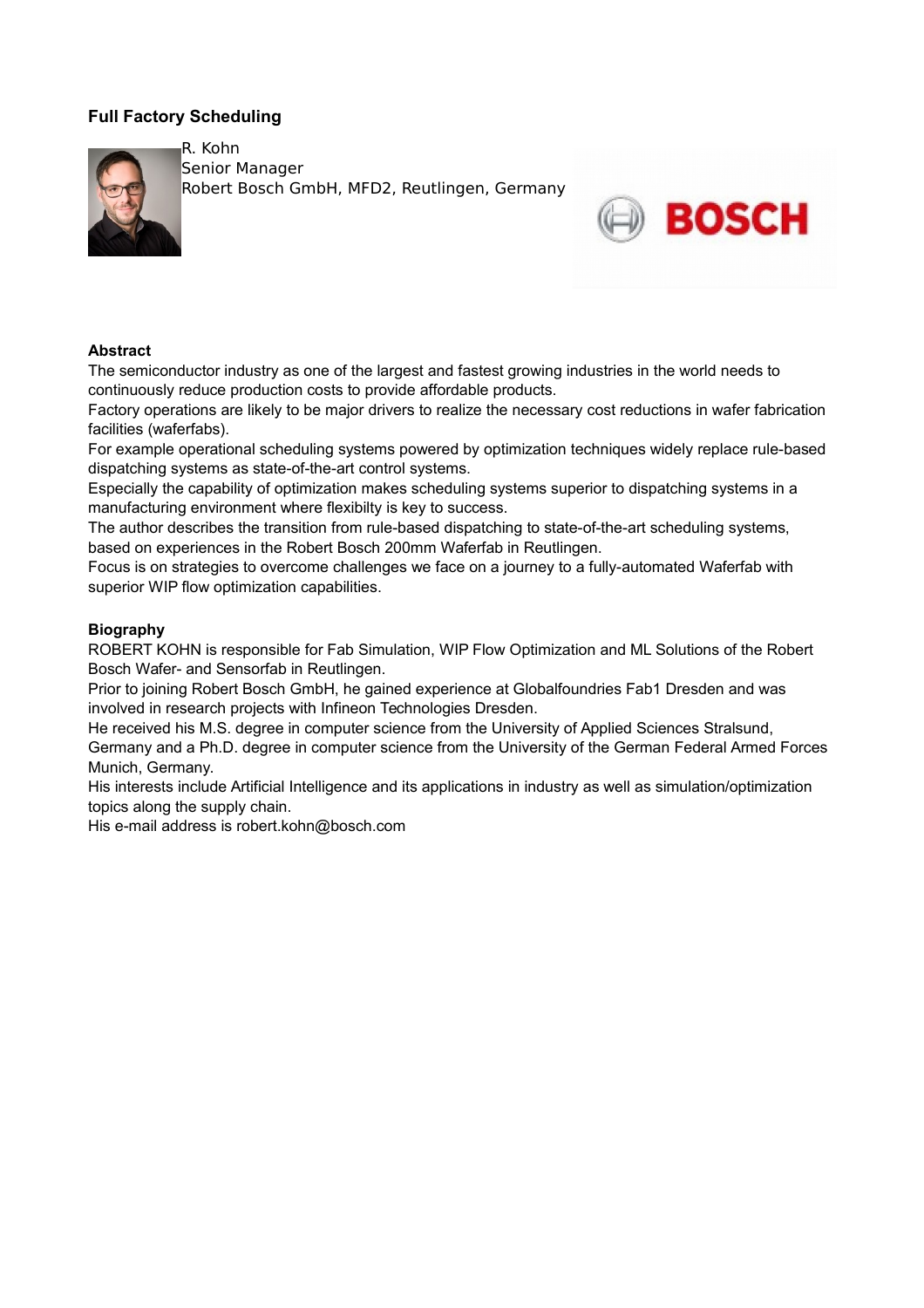# **Automated Hardware Diagnosis and Qualification**



M. Enzelberger-Heim Process Engineer Texas Instruments, Freising Fab, Freising, Germany



## **Abstract**

One common challenge for Analog Wafer Fabs is the large variety of technologies, processes and products. Due to the long lifetime of analog products the product-mix and therefore the complexity of manufacturing processes typically increases over the years. This high complexity leads, together with usually mature toolsets, to a growing risk of misprocessing due to equipment weakness or failure.

Based on these challenges and in light of increasing automation of production processes, we have developed a novel automatic hardware qualification scheme for crucial hardware functionalities.

Our method allows to test and qualify vacuum integrity, plasma and gas flow parameters without any human interaction. It can either be run alongside regular process qualifications or while the tool and chambers are idle to assure maximum tool availability. The universal setup allows the implementation on fundamentally different toolsets like dielectric deposition or metal etch without any modification of the underlying routine. The high data density and coverage of this monitoring scheme facilitates root-cause analysis and the vast number of available small signals enables proactive reaction to upcoming failures.

In this presentation, the implementation and data collection as well as the impact on the manufacturing and tool stability will be presented and discussed.

#### **Biography**

Dr. Michael Enzelberger-Heim is currently working as a process engineer in the Plasma/Thinfilm module of TI's Freising Fab, responsible for PECVD, SACVD and ALD processes.

Starting as a trainee at TI in 2014, Michael held different positions in product and process engineering. In 2018, he has been elected member of the group technical staff.

Michael studied physics in Erlangen and Grenoble and holds a PHD in experimental physics from the FAU Erlangen in the field of Synthetic Carbon Allotropes.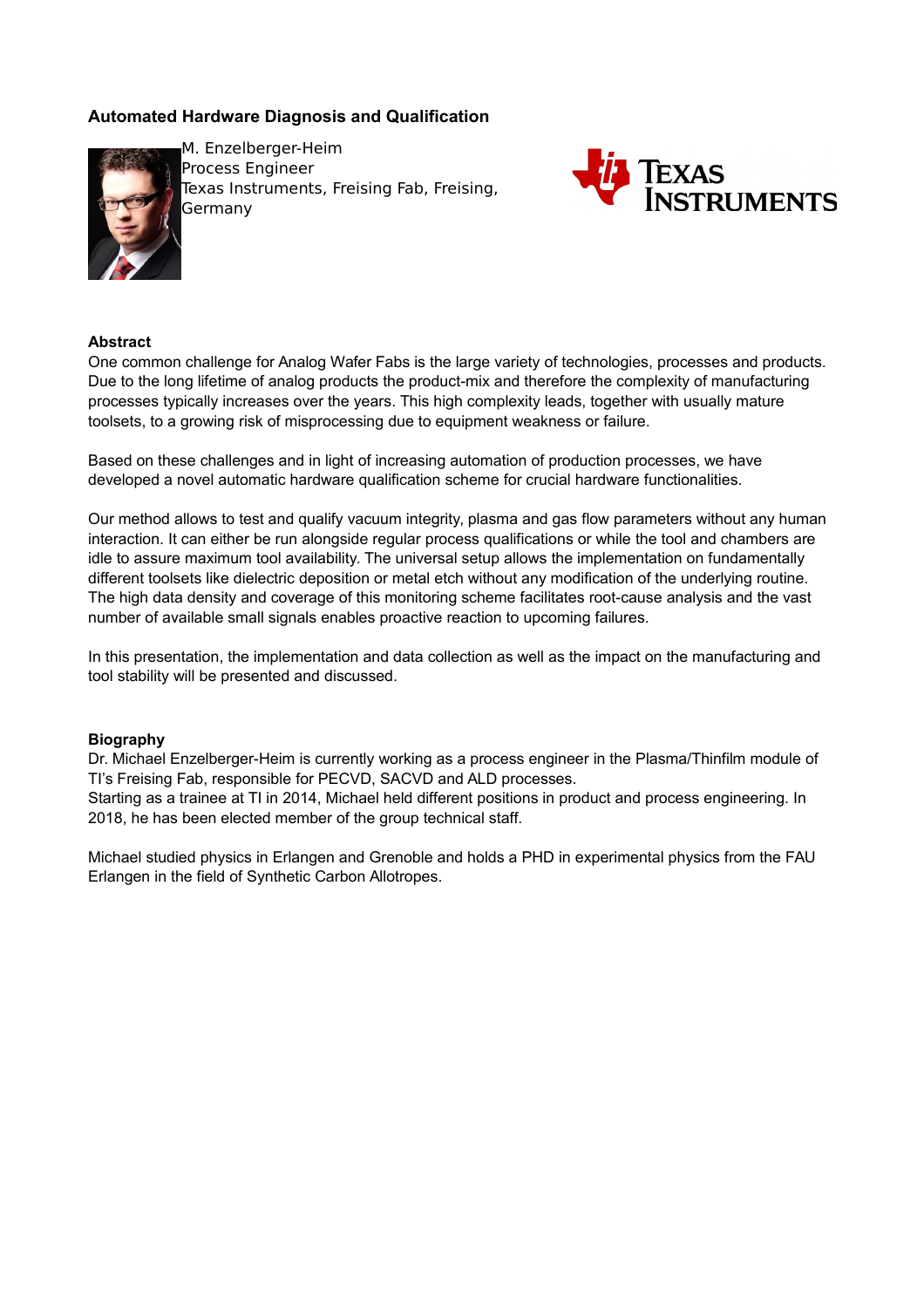# **Development of an Efficient Software-Backup-Management-System for Semiconductor Equipment Controllers**



M. Liebau Equipment Engineer X-FAB Semiconductor Foundries GmbH, Equipment Engineering, Erfurt, Germany



# **Abstract**

All semiconductor production equipment is controlled by different types of controllers, computers and dedicated developed software. An appropriate software backup system is very important to predict unscheduled machine downtimes.

X-FAB developed and implemented a Software-Backup-Management-System (Software-BMS) based on a database which is able to register all different types of unique equipment computer information (hardware & software). The software images of these systems can also be stored in that data base. Additionally there was developed an algorithm to find the best interval at which backups should be created. With this tool, X-FAB was able to reduce unplanned downtime due to unpredicted data loss, which results in significant lower unplanned downtime due to software issues and in a very short payback period.

## **Biography**

Matthias Liebau was born on 15<sup>th</sup> September 1981 and graduated from high school in 2000. Since 2002 Matthias works for X-FAB in Erfurt. From 2002 to 2005 he was in training for a mechatronics technician. After graduating in 2005, he worked as an equipment technician at the local fab maintenance team. From 2007 to 2011 Matthias also studied mechatronics. Since his final exam in 2011 Matthias works as an equipment engineer at the local equipment engineering team.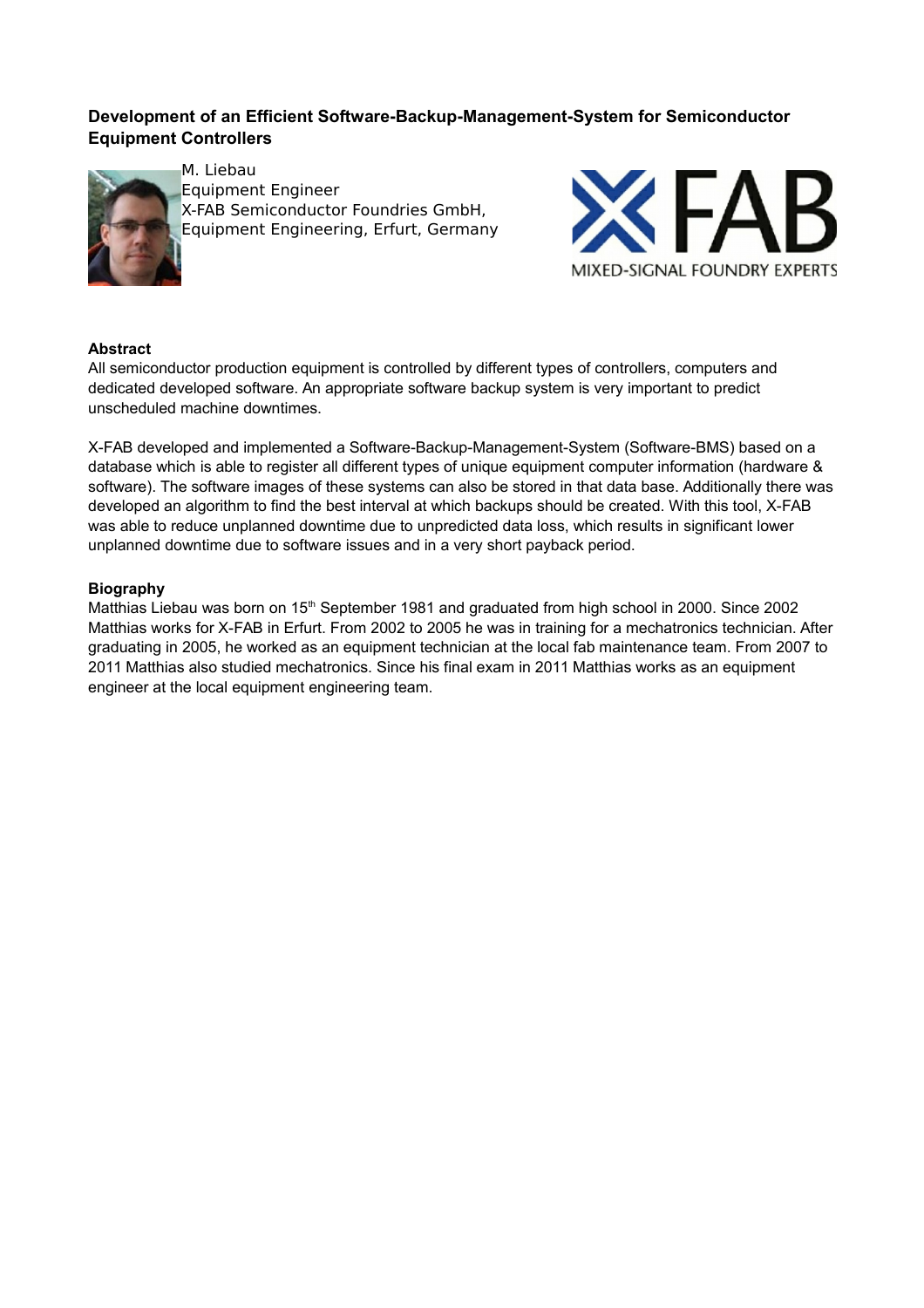# **Fab cost saving programs with Siconnex Batchspray® Technology**



F. Woerndl Global Director Sales & Marketing Siconnex, Global Director Sales & Marketing, Hof bei Salzburg, Austria



## **Abstract**

Siconnex BATCHSPRAY technology is used, if a high throughput on a small footprint, as well as a low chemical consumption matters. With this, a fast payback for investments in such equipment is given and cost saving programs are achieved.

In a case study, that was done together with a customers, the benefits of moving from a wetbench to a BATCHSPRAY equipment in terms of money and cost savings are shown.

## **Biography**

Fabio Wörndl started as Service Engineer at Siconnex in 2011, maintaining and installing new Batchspray equipment around the globe. After a technical sales support role for the US market, he became Account Manager in 2016, handling several international accounts.

Since July 2017, Fabio is Global Director of Sales & Marketing, managing equipment and spare parts sales as well as marketing activities for Siconnex worldwide.

Fabio has a technical education with a degree in electronics as well as a diploma in industrial engineering and economics.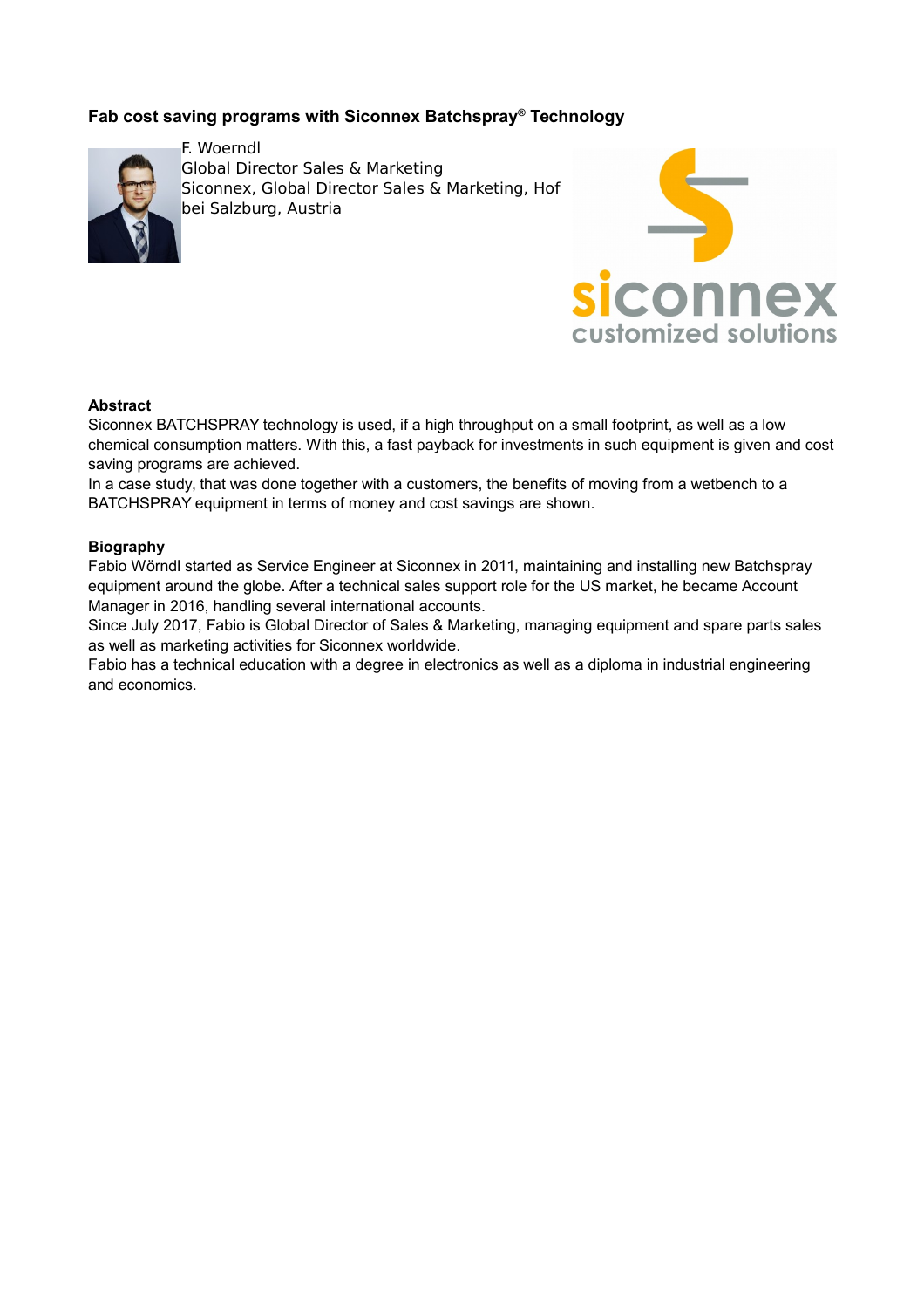# **Digital Twin / Ion Source Prediction**



R. Madani Sr Staff Project Manager Globalfoundries, Manufacturing and Operations, Dresden, Germany



#### **Abstract**

The ion source is a major concern in utilising implant tools to their full potential. The issue is mostly related to the thermionic filament which either exhibits beam imaging problems or sudden fusing. This work is examining both failure modes by implementing different prediction models. It can be demonstrated that the combination of different prediction models can enhance the overall accuracy of the prediction. The best prediction accuracy is achieved by combining linear regression methods with random survival forest as well as exponentially gradient-boosted trees.

Moreover a fusing event can be predicted within 24 hours before occurrence in more than 75% of breakdowns and uniformity issues are forecast with a minimum accuracy of greater than 50% of the cases. The achieved accuracy has enabled the introduction of the predictive maintenance strategy for implant tools at Globalfoundries which has led to an improved utilisation and a reduction of 12.7% of total maintenance costs. Taking into account additional influences such as cycle time, mean time to failure or time to repair it can be shown that with a balanced approach additional 4.7% of cost saving is achieved. Based on this outcome the general condition for successfully applying predictive maintenance is discussed. In particular the process of identifying potential opportunities is highlighted. Dependencies in scaling this method effectively are studied with regards to: a) available feature information, b) the opportunity to generate run to fail data and c) easy access to failing components.

#### **Biography**

Dr. Ramin Madani studied Physics and worked at the Max-Planck-Institute for Plasma Physics in Greifswald until 2004 before joining Infineon/Qimonda at the 300 mm site in Dresden. He joined Odersun AG, a German manufacturer of flexible CIS solar film, in 2009 and was responsible for backend manufacturing. In 2012 he started at Globalfoundries where he initially led projects in the area of process control and successfully reduced tool variability to pave the way for a steady increase in 28nm LPQ prime yield - a major success for Fab1. He later headed a multi-year program to drive manufacturing excellence with sophisticated tool data processing and best in class automation solutions. In line with Globalfoundries' smart manufacturing initiative, he launched in 2016 the equipment and process analytics program which is currently driving data intelligence and ML use cases in Fab1 manufacturing.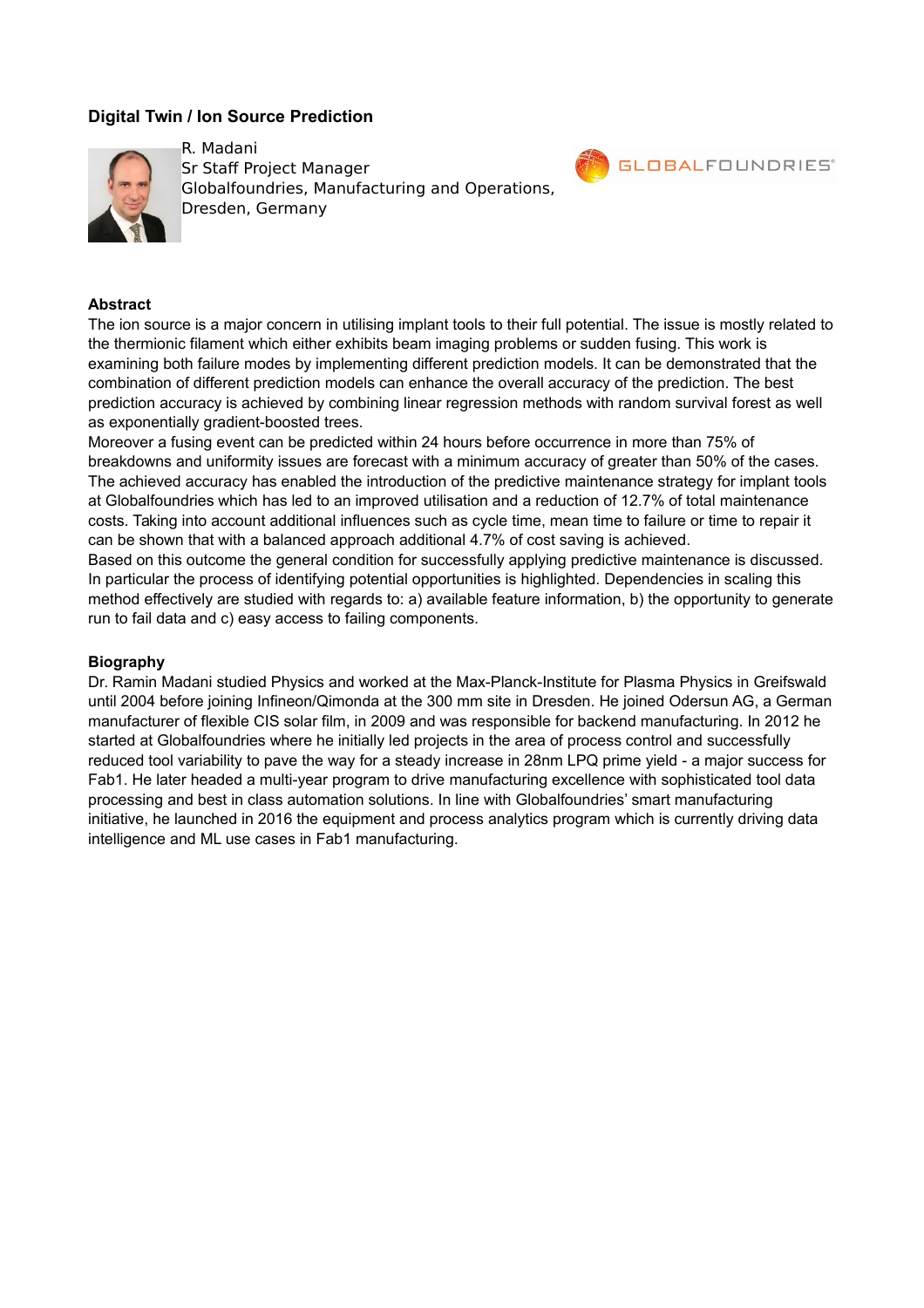# **Innovations to Enable Industry 4.0 for Semiconductor Process Tools**



M. Della Pia **IT Installed Base Director** Lam Research Corporation, Milan, Italy



#### **Abstract**

Increasing costs and increasingly advanced semiconductor manufacturing have created a strong incentive to enable smart manufacturing, where the use of more sensors, more data with machine learning software has the potential to increase productivity and process performance.

There are significant challenges to be able to achieve this goal such as infrastructure, specialized machine learning and organizational challenges to connect data science with process and tool knowledge.

Historically semiconductor manufacturing solutions around tool data and tool control have been implemented as fab-wide solutions. To achieve the level of performance demanded, by the objectives of smart

manufacturing, will require a secular change where tool type specific solutions will supplement the fab-wide systems, as the level of specialization required means a 'one-size-fits-all' approach is inadequate.

Existing solutions for advanced tool data analytics face a critical challenge as the data science and computer science approaches lack the critical element of applied tool knowledge. What is needed is a way to enable richer tool data and machine learning that adapts to new complex process flows and a common platform that brings together the data teams, the process teams and the tool experts.

This paper will illustrate these challenges and a solution, with use case examples that show how smart manufacturing is being enabled for process tools from Lam Research.

#### **Biography**

Mr Della Pia is a semiconductor professional with 24 years experience in the high-tech industry. He started his career working for Texas Instruments and when the DRAM division was acquired by Micron Technology he continued his career with them.

In 2000 he moved to China and being amongst the first to join the foundation of the first cutting-edge IC foundry in China (SMIC), played an active role in the construction of the semiconductor industry on the mainland. Whilst at SMIC, Mr Della Pia progressed to various leadership roles across multiple fabs. In 2013, he joined Lam Research and is currently Director in Lam's Customer Support Business Group, responsible for EMEA Installed Base Operations and for the Big Data project in the EMEA region. Mr Della Pia holds an M.Sc. in Chemical Engineering.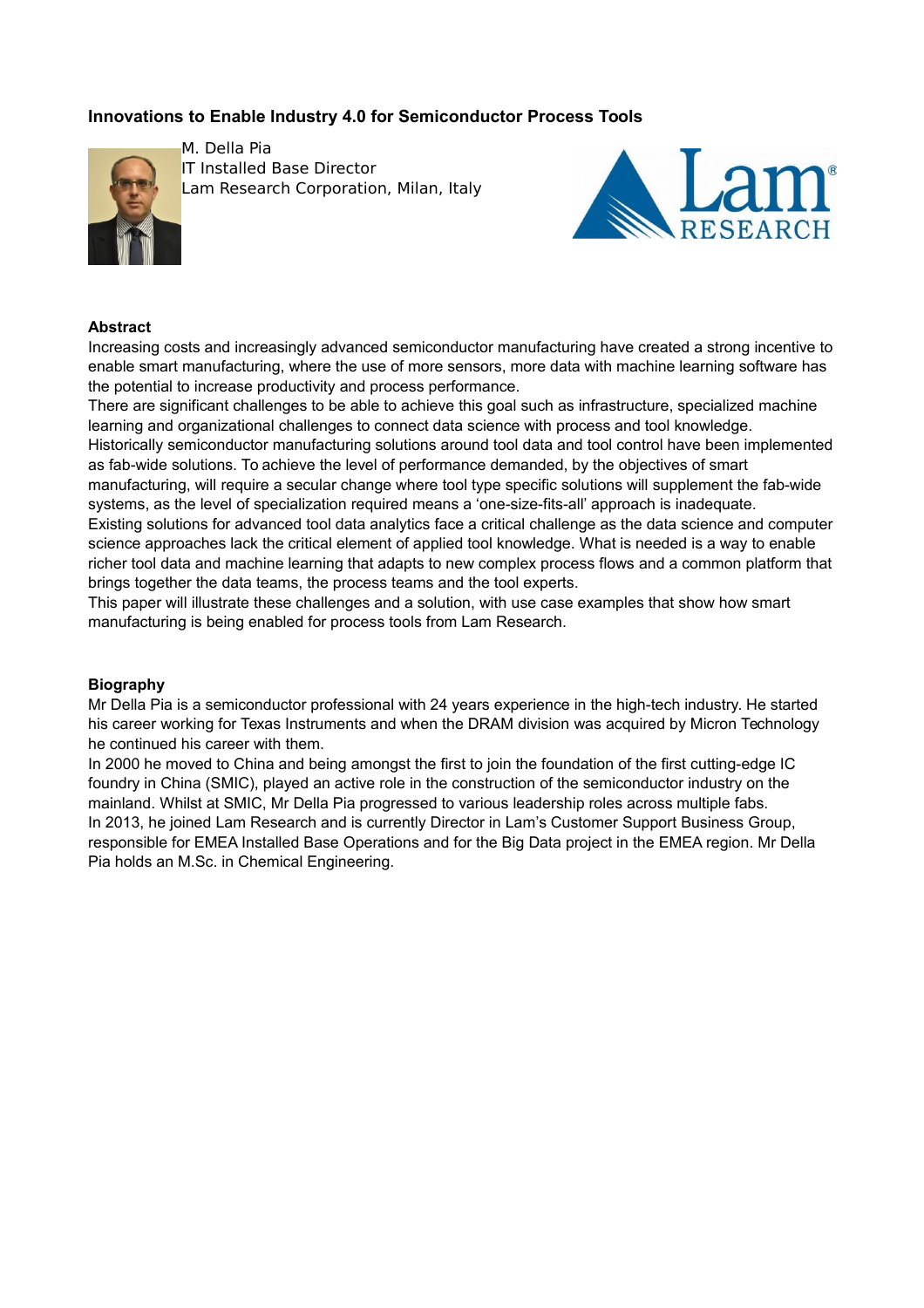# **Real time compounds monitoring in clean room environment**



M. Didieriean Product and Business Development Manager of Contamination Systems Pfeiffer Vacuum SAS, Product Management Contamination Systems, Annecy, France

#### **Abstract**

Due to chip node size shrinking down, contamination is known to be one of the biggest contributors of yield loss in semiconductor fabs.

**PFEIFFER** VACUUM

Contamination such as particles or molecules can impact on devices with or without packaging during the manufacturing, therefore AMC and particles needs to be under control to avoid crisis.

With more than 10 years experience, Pfeiffer Vacuum is recognized as a key actor in Semiconductor contamination control for providing innovative monitoring and containment solutions that are used notably in the following fields of application: Microelectronics and the pharmaceutical industry.

Our collaborative customer-oriented solutions have been qualified by technology leaders and have demonstrated quantified results such as yield enhancement, quality improvement and manufacturing flexibility.

Real time compounds monitoring in clean room environment are now key solutions in most advanced semiconductor fabs.

#### **Biography**

**Manuel Didierjean** is the Product and Business Development Manager of Contamination Systems for Semiconductor Fabs within the Pfeiffer Vacuum Group since 2018.

Prior to the semiconductor sector, his position was Head of Marketing in a French company called ALDES dedicated to indoor air quality as well as energy efficient solutions in the buildings industry.

Manuel was in charge of the market launch of different product solutions to protect people from inside and outside pollution in their living areas.

He was particularly involved in Chinese projects where PM 2.5 particles due to atmospheric pollution is a national concern.

His education background is a Master of Science in Engineering Design from the University of Edinburgh in Scotland.